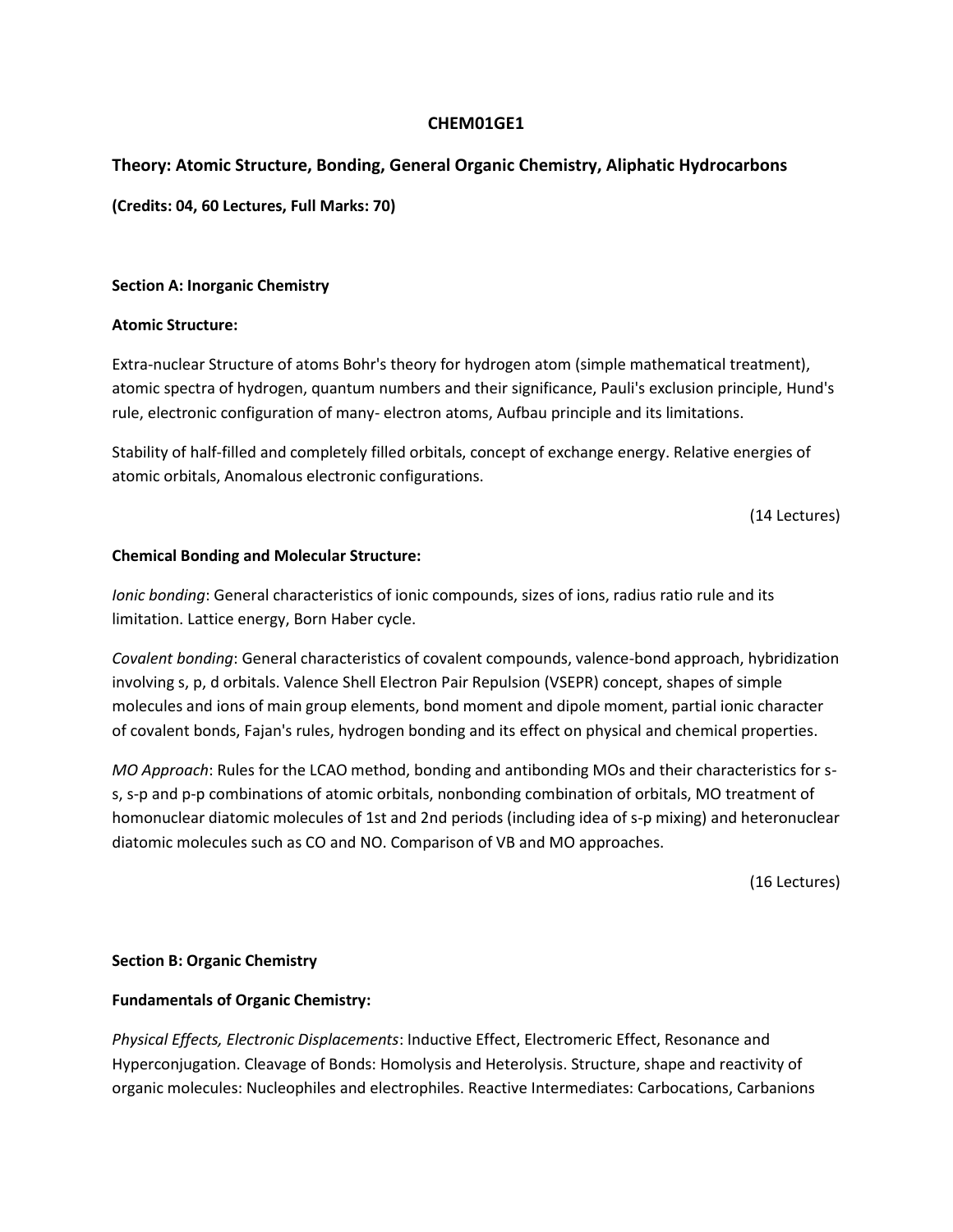and free radicals. Strength of organic acids and bases: Comparative study with emphasis on factors affecting pK values. Aromaticity: Benzenoids and Hückel's rule.

(8 Lectures)

#### **Stereochemistry**

Conformations with respect to ethane, butane and cyclohexane. Interconversion of Wedge Formula, Newmann, Sawhorse and Fischer representations. Concept of chirality (upto two carbon atoms). Configuration: Geometrical and Optical isomerism; Enantiomerism, Diastereomerism and Meso compounds). Threo and erythro; D and L; cis - trans nomenclature; CIP Rules: R/ S (for upto 2 chiral carbon atoms) and E / Z Nomenclature (for upto two C=C systems).

(10 Lectures)

#### **Aliphatic Hydrocarbons**

Functional group approach for the following reactions (preparations & reactions) to be studied in context to their structure. Alkanes: (Upto 5 Carbons). Preparation: Catalytic hydrogenation, Wurtz reaction, Kolbe's synthesis, from Grignard reagent. Reactions: Free radical Substitution: Halogenation. Alkenes: (Upto 5 Carbons) Preparation: Elimination reactions: Dehydration of alkenes and dehydrohalogenation of alkyl halides (Saytzeff's rule); cis alkenes (catalytic hydrogenation) and trans alkenes (Birch reduction). Reactions: cisaddition (alk. KMnO4) and trans-addition (bromine), Addition of HX (Markownikoff's and antiMarkownikoff's addition), Hydration, Ozonolysis, Oxymecurationdemercuration, Hydroboration-oxidation. Alkynes: (Upto 5 Carbons) Preparation: Acetylene from CaC2 and conversion into higher alkynes; by dehalogenation of tetra halides and dehydrohalogenation of vicinal-dihalides. Reactions: formation of metal acetylides, addition of bromine and alkaline KMnO4, ozonolysis and oxidation with hot alk. KMnO4.

(12 Lectures)

#### **Reference Books:**

- Lee, J.D. Concise Inorganic Chemistry ELBS, 1991.
- Cotton, F.A., Wilkinson, G. & Gaus, P.L. Basic Inorganic Chemistry, 3rd ed., Wiley.
- Douglas, B.E., McDaniel, D.H. & Alexander, J.J. Concepts and Models in Inorganic Chemistry, John Wiley & Sons.
- Huheey, J.E., Keiter, E.A., Keiter, R.L. & Medhi, O.K. Inorganic Chemistry: Principles of Structure and Reactivity, Pearson Education India, 2006.
- Graham Solomon, T.W., Fryhle, C.B. & Dnyder, S.A. Organic Chemistry, John Wiley & Sons (2014).
- McMurry, J.E. Fundamentals of Organic Chemistry, 7th Ed. Cengage Learning India Edition, 2013.
- Sykes, P. A Guidebook to Mechanism in Organic Chemistry, Orient Longman, New Delhi (1988).
- Eliel, E.L. Stereochemistry of Carbon Compounds, Tata McGraw Hill education, 2000. Finar, I.L.

Organic Chemistry (Vol. I & II), E.L.B.S. • Morrison, R.T. & Boyd, R.N. Organic Chemistry, Pearson, 2010.

• Bahl, A. & Bahl, B.S. Advanced Organic Chemistry, S. Chand, 2010.